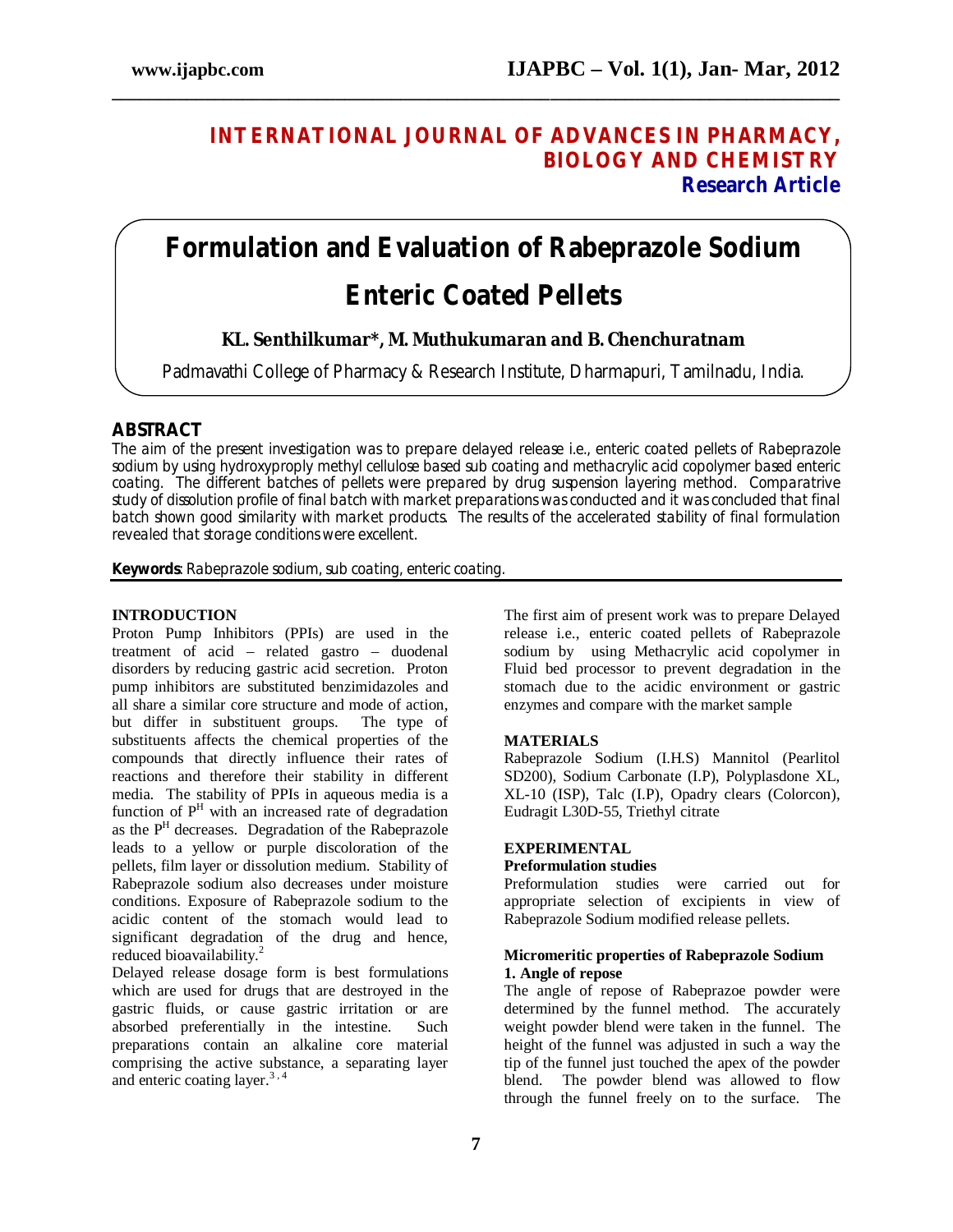diameter of the powder cone was measured and angle of repose was calculated using the following equation.

**tan θ = h/r** 

Where h and r are the height and radius of the powder cone.

## **2. Bulk Density and tapped Density**

Both Bulk density (BD) and tapped density (TD) was determined. A quantity of 2 gm of Rabeprazole sodium powder from each formula, previously shaken to break any agglomerates formed, was introduced in to 10 ml measuring cylinder. After that the initial volume was noted and the cylinder was allowed to fall under its own weight on to a hard surface from the height of 2.5cm at second intervals. Tapping was continued until no further change in volume was noted. Bulk density and Tapped density were calculated using the following equations.

Bulk density  $=$  weight of the powder blend/untapped volume of the packing

Tapped density  $=$  weight of the blend/Tapped volume of the packing

## **3. Compressibility Index**

The compressibility Index of the powder blend was determined by Carr's compressibility index. The formula for Carr's Index is as below;

Carr's Index 
$$
(\% ) = \{(TD - BD) x 100\} / TD
$$

## **4. Hausner's ratio**

Hausner's ratio is a number that is correlated to the flowability of a powder or granular material. The ratio of tapped density to bulk density of the powders is called the Hausner's ratio. It is calculated by the following equation.

## **Hausner's ratio (H) = TD / BD**

Where  $TD =$  tapped density,  $BD =$  bulk density.

## **Drug excipients compatibility study**

Drug excipients compatibility studies were carried out by mixing the drug with various excipients in different proportions. Studies were carried out in flint vials at Accelerated conditions,  $40\pm2\degree C$ /75%RH±5% RH. The studies were conducted for 4 weeks and compared with control at  $2 - 8$  °C. Physical observations of the blend were recorded at regular interval of one week.

| bourum with cacipichts           |                                     |                                             |
|----------------------------------|-------------------------------------|---------------------------------------------|
| <b>Diluents</b>                  | Drug-<br><b>Excipients</b><br>Ratio | $40\pm2\degree C$<br>/75%RH±5%<br><b>RH</b> |
| Rabeprazole Sodium (API)         |                                     | 4 weeks                                     |
| $A.P.I + Mannitol$               | 1:10                                | 4 weeks                                     |
| $A.P.I + Sodium carbonate$       | 1:10                                | 4 weeks                                     |
| $A.P.I + Opadv$ clear            | 1:1                                 | 4 weeks                                     |
| $A.P.I + L-HPC-LH 21$            | 1:1                                 | 4 weeks                                     |
| $A.P.I + Tale$                   | 1:0.5                               | 4 weeks                                     |
| $A.P.I + Crospovidone$           | 1:1                                 | 4 weeks                                     |
| A.P.I + Hydroxy Propyl Cellulose | 1:1                                 | 4 weeks                                     |
| $A.P.I + Eudragit L100-55$       | 1:1                                 | 4 weeks                                     |

#### **Table 1: Compatibility study of Rabeprazole sodium with excipients**

## **Estimation of Rabeprazole sodium**

**\_\_\_\_\_\_\_\_\_\_\_\_\_\_\_\_\_\_\_\_\_\_\_\_\_\_\_\_\_\_\_\_\_\_\_\_\_\_\_\_\_\_\_\_\_\_\_\_\_\_\_\_\_\_\_\_\_\_\_\_\_\_\_\_\_\_\_\_\_\_\_\_\_\_\_\_\_\_**

Two different solutions of Rabeprazole sodium were prepared in 0.1 N HCl and 6.8 pH phosphate buffer respectively. The UV spectras were taken using spectrophotometer. The UV maxima of Rabeprazole sodium in 0.1 N HCl and 6.8 pH phosphate buffer were found to be 260 nm and 284 nm respectively.

## **Formulation development of core pellets of Rabeprazole sodium**

The drug suspension was prepared by mixing<br>Rabeprazole sodium, sodium carbonate. Rabeprazole crosspovidone and Hydroxypropylmethyl cellulose in purified water. The suspension was then placed into the spray gun system of Glatt fluid bed processor machine and sprayed onto the sugar core pellets while the Glatt machine was set in running condition. This would allow the drug to be evenly coated onto the core pellets to form drug – coated spherical pellets. The drug – coated pellets were dried under warm air within the Glatt machine.

| Table 2: Formulation of different batches of |
|----------------------------------------------|
| Rabeprazole sodium core pellets              |

| <b>Ingredients</b>                 | Formulations (quantities in gms) |     |     |     |          |          |
|------------------------------------|----------------------------------|-----|-----|-----|----------|----------|
|                                    | F1                               | F2  | F3  | F4  | F5       | F6       |
| Rabeprazole sodium                 | 285                              | 285 | 285 | 285 | 285      | 285      |
| Sodium carbonate                   | 150                              | 225 | 150 | 225 | $\Omega$ | $\theta$ |
| Hydroxy propyl methyl<br>cellulose | 80                               | 80  | 80  | 80  | 80       | 80       |
| Polyplasdone INF 10                | 225                              | 150 |     |     | 375      |          |
| Polyplasdone XL 10                 |                                  |     | 225 | 150 |          | 375      |
| Sugar spheres                      | 660                              | 660 | 660 | 660 | 660      | 660      |
| Talc                               | 100                              | 100 | 100 | 100 | 100      | 100      |

**Table 3: composition of Subcoating solution**

| Material             | Quantity $(\% )$ |
|----------------------|------------------|
| Color coat FC4S      | 10               |
| Iso Propyl Alcohol   | 40               |
| Methylene Dichloride | 60               |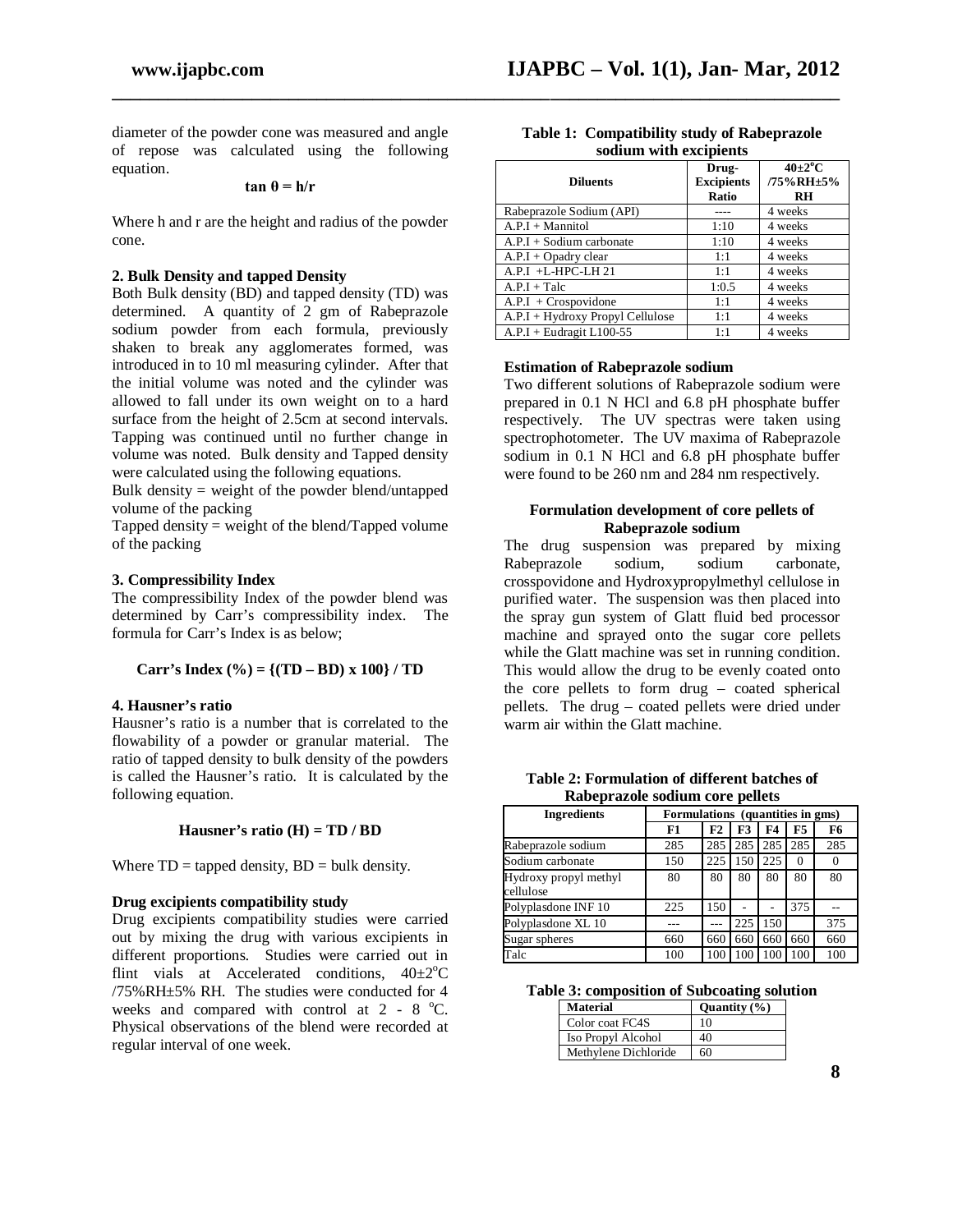## **Preparation of Coating solution of Color coat FC4S**

To prevent interaction between Rabeprazole sodium and Colorcoat EC4S, seal coating of core pellets of Rabeprazole sodium was done by Colorcoat FC4S until weight gain 8-10%. Coating solution was prepared by dissolving Colorcoat FC4S in mixture of Iso Propyl Alcohol (IPA) and Mehtylene Dichloride (MDC) under constant stirring for 15-20 minutes by using propeller stirrer.

## **Table 4: Composition of enteric coating solution**

| Material             | Quantity $(\% )$ |
|----------------------|------------------|
| Eudragit L100-55     | 30               |
| Iso Propyl Alcohol   | 72.0             |
| Methylene Dichloride | 28.0             |

## **Preparation of Coating solution of enteric coating solution**

Required quantities of solvents were weight in the beaker or other suitable vessel. Propeller stirrer was used for preparation of coating solution. Propeller was kept in the center and as close to the bottom of the vessel as possible, stir the mixture of solvents to form a vortex without entrapment of air in to the liquid. After that required quantity of Eudragit L100- 55 (for 30% weight gain) was added in the water and kept continuous stirring for 15-20 minutes.

## **Coating of core pellets**

A protective coating solution was prepared by mixing Opadry clear slowly in the solvent mixture of IPA and MDC (60:40). This coating was then placed into the spray gun of the Glatt machine and sprayed onto the drug – coated pellets while the Glatt machine was set in running condition. After the coating was completed, the protective coating-covered pellets were again dried under warm air within the Glatt machine.

Finally, an enteric coating agent was prepared by mixing Eudragit L100-55 in a mixture of Isopropyl alcohol and Methylen dichloride. This coating agent was placed into the spray gun of the Glatt machine and sprayed onto the protective coating-covered pellets to form the pharmaceutical pellets before final drying of the granules to complete the process of making the enteric coating-covered pellets.

Coating of pellets was done using Glatt fluid bed processor machine. First fixed quantity (1Kg) pellets were put in the product chamber which was readjusted at  $50^{\circ}$ C temperature for  $5 - 10$  minutes. Various parameters like spraying rate (8 to 25 gm/min), inlet air temperature (20 to  $50^{\circ}$ C),

atomizing air pressure (1 to 3 bars), % fluidization (10 to 30%) and percent solids content (7%) were adjusted and optimized. After finishing of the coating pellets were dried at  $40^{\circ}$  C and at  $10\%$ fluidization. The coated pellets were removed and evaluated by various parameters.

## **Evaluation of Parameters**

**\_\_\_\_\_\_\_\_\_\_\_\_\_\_\_\_\_\_\_\_\_\_\_\_\_\_\_\_\_\_\_\_\_\_\_\_\_\_\_\_\_\_\_\_\_\_\_\_\_\_\_\_\_\_\_\_\_\_\_\_\_\_\_\_\_\_\_\_\_\_\_\_\_\_\_\_\_\_**

**Description**: Examine visually and record the observation

**Identification**: The Retention time of the major peak in the chromatogram of the sample preparation corresponds to that of the standard preparation as obtained in the Assay

**Moisture content**: Take about 35ml of Methanol in titration flask of Karl Fischer titrator and titrate with Karl Fischer reagent to end point. Grind the pellets to fine powder in a dry mortar, weigh accurately about 0.5mg of the sample, transfer quickly to the titration flask, dissolve by stirring and titrate with Karl Fischer reagent to end point.

**Bulk density**: Weigh and transfer around 30 g of the sample into a 100 ml measuring cylinder, tap the measuring cylinder 10 to 15 times and record the volume occupied by the sample. Calculate the bulk density by using the formula.

```
Bulk density = Weight of the sample (g)
  Volume occupied by sample (ml)
```
## **Gastric Resistance Chromatographic conditions**

**Buffer:** Dissolve 2.72 g of Potassium dihydrogen ortho phosphate and 0.525 g of Dipotassium hydrogen ortho phosphate in 1000 ml of water

**Mobile phase:** Prepare a mixture of Buffer and Acetonitrile in the ratio of 60:40, and adjust pH to 7.4 with Potassium hydroxide solution, filter and degas.

**Preparation of 0.1 M NaOH**: Dissolve 4 g of NaOH in 1000 ml of water.

**Standard Preparation**: Weigh about 80.0 mg Rabeprazole sodium working standard in to a 100 ml volumetric flask dissolve and dilute to volume with 0.1 M NaOH and mix. Transfer 2.0 ml of this solution in to a 50 ml volumetric flask and dilute to volume with mobile phase and mix.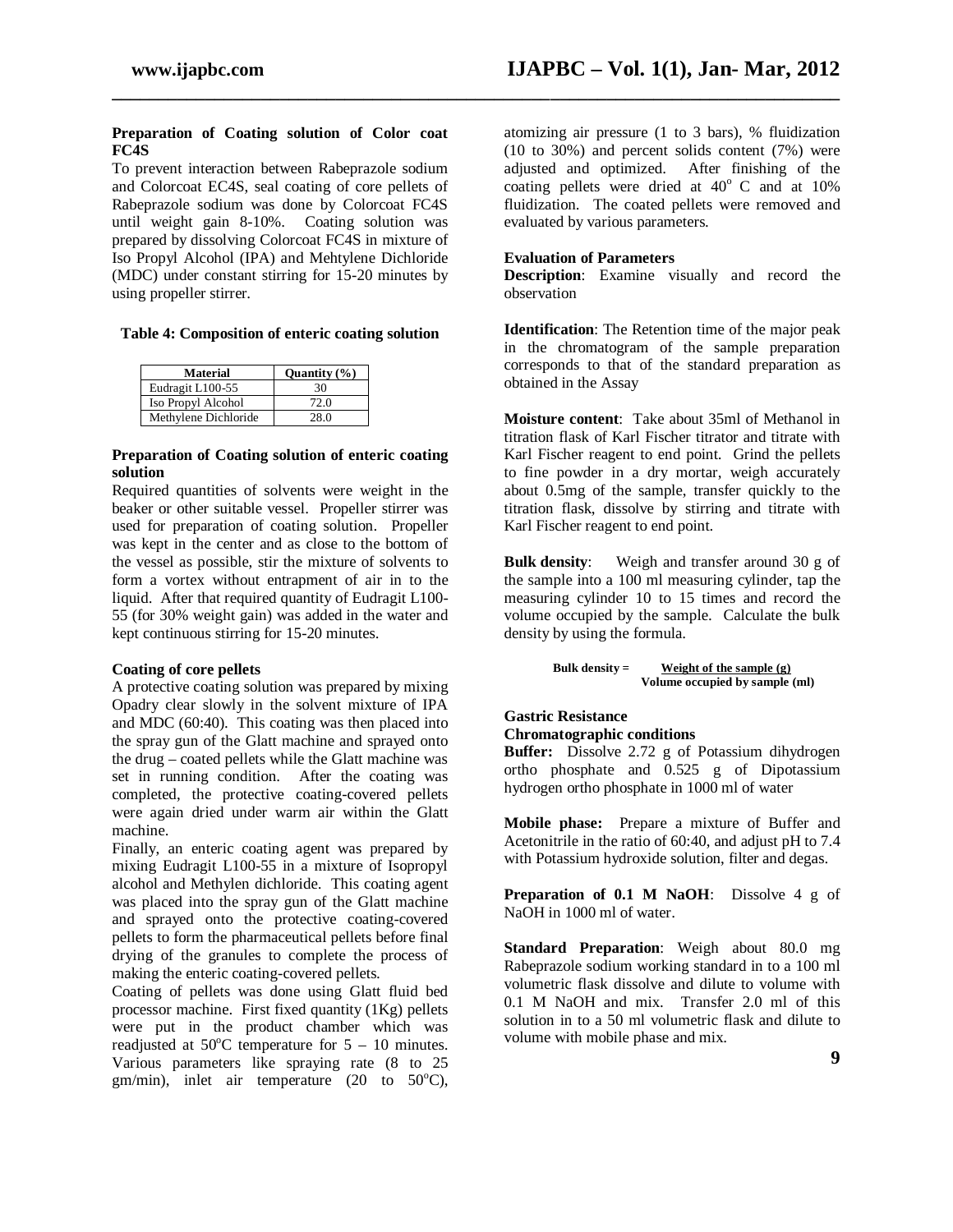**Sample Preparation**: Weigh and transfer the pellets equivalent to 20 mg of Rabeprazole sodium individually in each of the 6 dissolution jars, containing 900 ml of 0.1 M Hydrochloric acid which has been equilibrated to the temperature of  $37\pm0.5^0$ C. Immediately start the apparatus and run for 2 hours. After 2 hours lift the paddles. Drain the medium completely with out losing any pellet. Carefully transfer the pellets in to a 50 ml volumetric flask individually with the aid of a funnel. Add about 25 ml of 0.1 M Sodium hydroxide and sonicate for 15 minutes and shake for 15 minutes. Dilute to volume with 0.1 M Sodium hydroxide and mix. Centrifuge a portion of the preparation at about 3000 RPM for 15 minutes. Transfer 2.0 ml of the clear supernatant liquid in to a 25 ml volumetric flask and dilute to volume with mobile phase and mix.

**Procedure:** Separately inject the Standard Preparation and the Sample Preparation into the liquid chromatograph and record the area due to major peaks.

## **Dissolution in buffer**

**Dissolution Parameters**

| <b>Medium</b>    | : Initially run in 900ml of 0.1 N                   |
|------------------|-----------------------------------------------------|
|                  | HCl for 2 hr and pH 8.0                             |
|                  | Sodium Phosphate Buffer,                            |
|                  | 0.5% SLS, 900ml for 30 min                          |
| <b>Volume</b>    | : 1000ml                                            |
| <b>Apparatus</b> | : USP-II (paddle)                                   |
| <b>Speed</b>     | $: 100$ rpm                                         |
| <b>Temp</b>      | : $37 \pm 0.5^0$ C                                  |
|                  | <b>Sampling points</b> : 2hr in acid and 10, 20 and |
|                  | 30mins in buffer                                    |

**Standard Preparation:** Weigh accurately 80.0 mg of Rabeprazole Sodium working standard into a 100 ml volumetric flask, dissolve in 10 ml of 0.1 M NaOH and dilute to volume with 0.1M NaOH. Pipette out 2.0 ml above stock solution into a 100 ml of volumetric flask, which contains 20 ml of 0.2 M sodium hydroxide mix immediately, and dilute to 100 ml with dissolution medium.

**Sample preparation:** Transfer 900 ml of 0.1 N Hcl into each of six dissolution jars the temperature of which has been equilibrated to  $37\pm0.5^{\circ}$ C. Transfer the weighed pellets equivalent to 20 mg of Rabeprazole Sodium in to each of six jars. Start the

apparatus and run for 2 hrs at 100 rpm. After 2 hrs lift the paddles completely and drain out the acid carefully without loss of pellets. Then add 900 ml of pH 8.0 Phosphate buffer the temperature of which has been equilibrated to  $37\pm0.5^{\circ}$ C and run the apparatus. After specified interval withdraw sample about 10 ml from a zone midway between the surface of the medium and top of the rotating blade and not less than 1 cm from the vessel wall and filter through 0.45 micron membrane filter. Immediately transfer 5 ml of filtrate into a 10 ml of volumetric flask already containing 2 ml of 0.2 M sodium hydroxide solution. Mix well immediately and dilute to volume with dissolution media

**Procedure:** Inject separately Standard and test samples into Liquid chromatograph port and record the areas due to main peaks.

## **Assay**:

**\_\_\_\_\_\_\_\_\_\_\_\_\_\_\_\_\_\_\_\_\_\_\_\_\_\_\_\_\_\_\_\_\_\_\_\_\_\_\_\_\_\_\_\_\_\_\_\_\_\_\_\_\_\_\_\_\_\_\_\_\_\_\_\_\_\_\_\_\_\_\_\_\_\_\_\_\_\_**

**Standard Preparation:** Weigh accurately about 80.0 mg of Rabeprazole sodium working standard in to a 100 ml volumetric flask. Dissolve and dilute to volume with 0.1 N NaOH and mix. Transfer 2.0 ml of this solution in to a 50 ml volumetric flask and dilute to volume with mobile phase and mix.

**Sample Preparation**: Grind about 10g of pellets to fine powder in a dry mortar and weigh accurately the quantity of powder equivalent to 20 mg of Rabeprazole sodium in to a 50 ml volumetric flask. Add 25 ml of 0.1N NaOH and dissolve the content by sonicating for 15 min followed by shaking for 10 min, dilute to volume with 0.1N NaOH and mix. Centrifuge a portion of the sample at 3000 RPM for 10 min. Transfer 2 ml of the clear supernatant in to a 25 ml volumetric flask and dilute to volume with mobile phase and mix.

# **RESULTS AND DISCUSSION**

## **Preformulation studies**

From the results of Micromeritic studies of the Rabeprazole sodium it was concluded that Rabeprazole sodium has poor flow property and<br>compressibility property. From the physical compressibility property. observation, no significant Drug-Excipient interaction was notified. So it was concluded that drug and other excipients were compatible with each other.

**Table 5: Micromeritic properties of API**

|               |                     |             |         | Table 5: MICTOMETRIC DI ODEI RES OF AFT |         |                              |                 |
|---------------|---------------------|-------------|---------|-----------------------------------------|---------|------------------------------|-----------------|
| <b>Sample</b> | Angle of repose (o) | <b>Bulk</b> | density | <b>Tapped</b>                           | density | <b>Compressibility Index</b> | Hausner's ratio |
|               |                     | (g/ml)      |         | (g/ml)                                  |         | $\frac{(0)}{0}$              |                 |
| API           | 34                  | 0.352       |         | 0.512                                   |         | 31.25                        | 1.45            |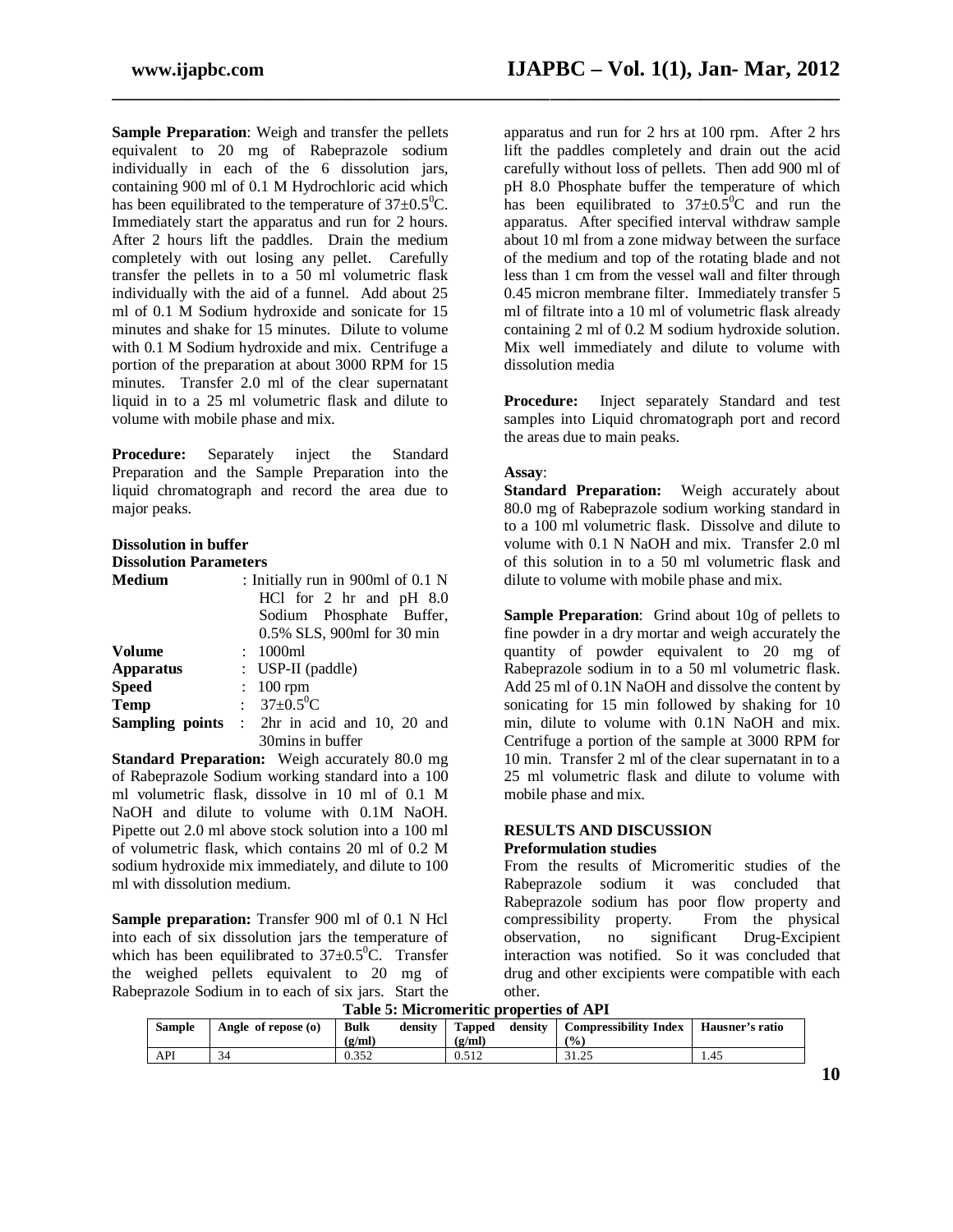| Batch no.      | Drug-Excipients combination  | <b>D:E Ratio</b> | <b>Initial</b><br>observation | <b>Final description</b><br>$1M/(40^0C/75\%RH)$<br>7 days) |
|----------------|------------------------------|------------------|-------------------------------|------------------------------------------------------------|
|                | RS.                          |                  | Off White                     | Off White                                                  |
| $\mathfrak{2}$ | $R S+M$ annitol              | 1:10             | White                         | White                                                      |
| 3              | RS+ Sodium carbonate         | 1:10             | White                         | White                                                      |
| $\overline{4}$ | R S+Titanium dioxide         | 1:0.25           | White                         | White                                                      |
| 5              | RS+ Opadry clear             | 1:1              | White                         | Off white                                                  |
| 6              | $RS+Talc$                    | 1:0.25           | Fine white                    | Fine white                                                 |
| 7              | $R S+ Crospovidone$          | 1:1              | White                         | White                                                      |
| 8              | R S+Hydroxy Propyl Cellulose | 1:1              | White                         | White                                                      |

**\_\_\_\_\_\_\_\_\_\_\_\_\_\_\_\_\_\_\_\_\_\_\_\_\_\_\_\_\_\_\_\_\_\_\_\_\_\_\_\_\_\_\_\_\_\_\_\_\_\_\_\_\_\_\_\_\_\_\_\_\_\_\_\_\_\_\_\_\_\_\_\_\_\_\_\_\_\_**

## **Table 6: Drug Excipient compatibility study (Physical observation)**

## **Evaluation parameters of the optimized batch of Rabeprazole sodium**

From the results of comparative study of dissolution profile of final batch with market preparations. It was concluded that final formulation was shown good similarity with market product.

## **Accelerated stability study of the optimized batch**

From the results of the accelerated stability of the final formulation for 3 months, it was concluded that

storage conditions were not found any significant changes in final formulation dissolution profile with market sample.

## **EVALUATION OF MARKET SAMPLE ASSAY**

The assay of the Market sample was found to be 98.68%.

## **ACID RESISTANCE**

Amount of the drug resisted after 2 hr in acid was 99.75%.

## **DISSOLUTION**

## **Table 7: Dissolution comparison of F2 sample (capsule) with Market sample in pH 8.0 buffer**

| S. No. | Time (min) | F2    | <b>Market sample</b> |
|--------|------------|-------|----------------------|
|        |            | 23.80 | 20.6                 |
|        |            | 62.82 | 58.90                |
|        | 30         | 86.24 | 84.36                |

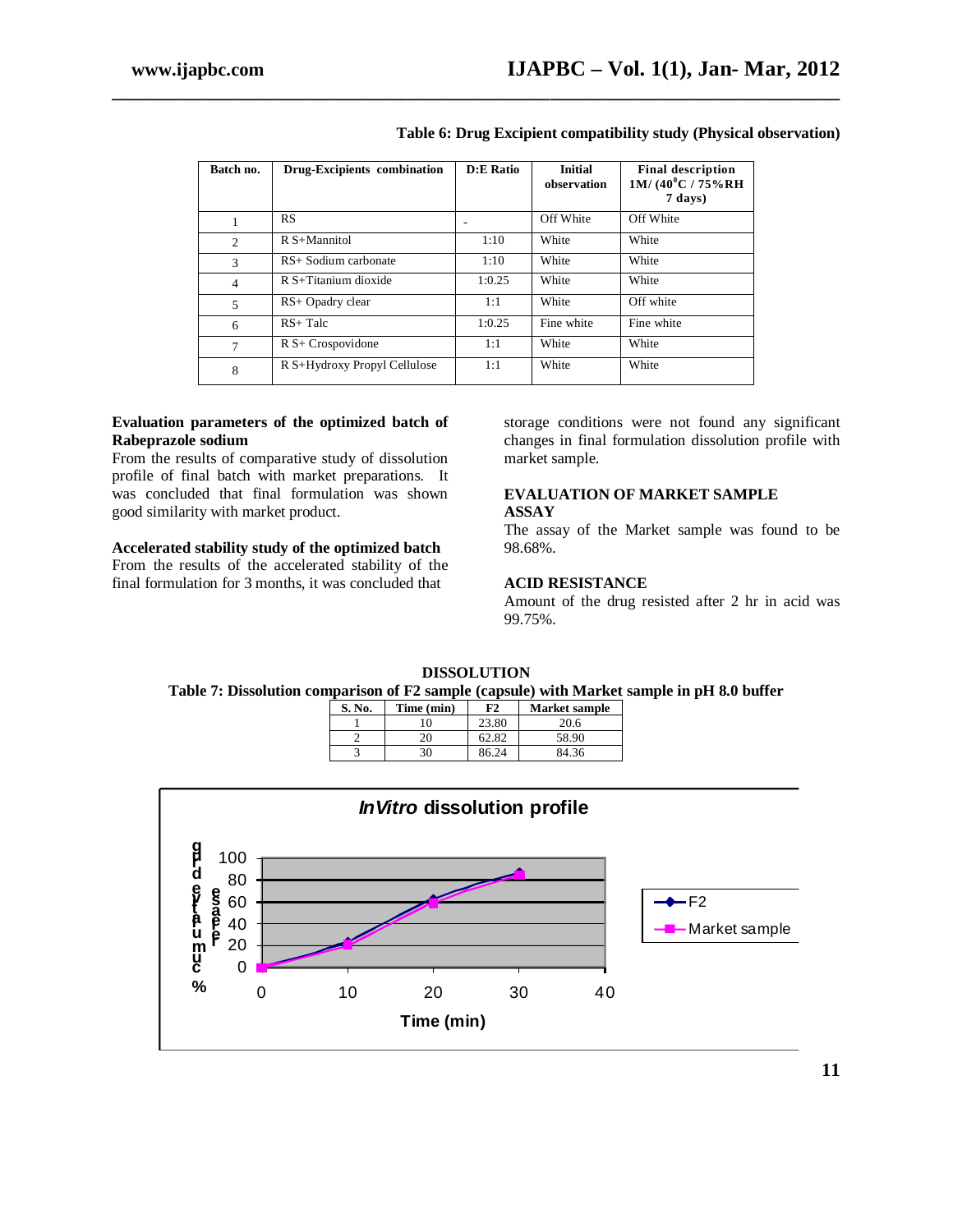|        |              | Table 0. Aciu resistance icst |                           |
|--------|--------------|-------------------------------|---------------------------|
| S. No. | % S.C+ % E.C | <b>Dissolution</b>            | <b>Remarks</b>            |
|        |              | time(2 hrs)                   |                           |
|        | $8 + 22$     | Fail                          | Color changed             |
|        | $8 + 24$     | Fail                          | Color changed             |
|        | $8 + 26$     | Fail                          | Color changed             |
|        | $8 + 28$     | Pass                          | Pellets remain same color |

| Table 8: Acid resistance test |
|-------------------------------|
|-------------------------------|

**\_\_\_\_\_\_\_\_\_\_\_\_\_\_\_\_\_\_\_\_\_\_\_\_\_\_\_\_\_\_\_\_\_\_\_\_\_\_\_\_\_\_\_\_\_\_\_\_\_\_\_\_\_\_\_\_\_\_\_\_\_\_\_\_\_\_\_\_\_\_\_\_\_\_\_\_\_\_**

#### **DISCUSSION**

In coating process the enteric coating was done with the percentage build ups of 22, 24, 26, and 28 with 8% sub coating. Acid resistance test failed up to 26% but at 28% build up acid resistance test passed. But for safer side, we coated up to 30% with 8% sub coating. For optimizing coating process further trails

were conducted with increasing sub coat and decreasing enteric coating.

## **EVALUATION OF RABEPRAZOLE SODIUM COATED PELLETS (CAPSULE)**

The following results were compared with Market product.

#### **Table 9: Comparison of Assay, Drug release and Acid resistance of coated Pellets (capsule) with market sample**

|             |                       |             | coultu I entro (capbail) with marrier bampic                   |       |       |       |       |
|-------------|-----------------------|-------------|----------------------------------------------------------------|-------|-------|-------|-------|
|             | S. No.                | Test %      | Market sample                                                  | F1    | F2    | F3    | F4    |
|             |                       | Assay       | 11.58                                                          | 11.64 | 11.72 | 11.70 | 11.72 |
|             | 2                     | Drug        | 84.36                                                          | 76.09 | 86.24 | 65.82 | 69.82 |
|             |                       | dissolution |                                                                |       |       |       |       |
|             |                       | Acid        | 98.68                                                          | 99.08 | 99.75 | 93.7  | 98.2  |
|             |                       | resistance  |                                                                |       |       |       |       |
| Assay       |                       |             | % labeled amount of Rabeprazole sodium                         |       |       |       |       |
| Dissolution |                       | ۰           | % labeled amount of Rabeprazole sodium released in Buffer      |       |       |       |       |
|             | A oid registance tost |             | $\alpha$ labeled amount of Paberrazola sodium retained in agid |       |       |       |       |

Acid resistance test - % labeled amount of Rabeprazole sodium retained in acid

**Dissolution Table 10: Comparison of Dissolution profiles of Market sample and coated tablets in p H 8.0 buffer**

| S. No. | Time<br>(mins) | <b>Market</b><br>sample | F1    | F2    | F3    | F4    |
|--------|----------------|-------------------------|-------|-------|-------|-------|
|        | 10             | 20.6                    | 20    | 23.8  | 25    | 18    |
|        | 20             | 58.9                    | 54.0  | 62.82 | 40.2  | 45.6  |
|        | 30             | 84.36                   | 76.09 | 86.24 | 65.82 | 69.82 |

**Dissolution profile**

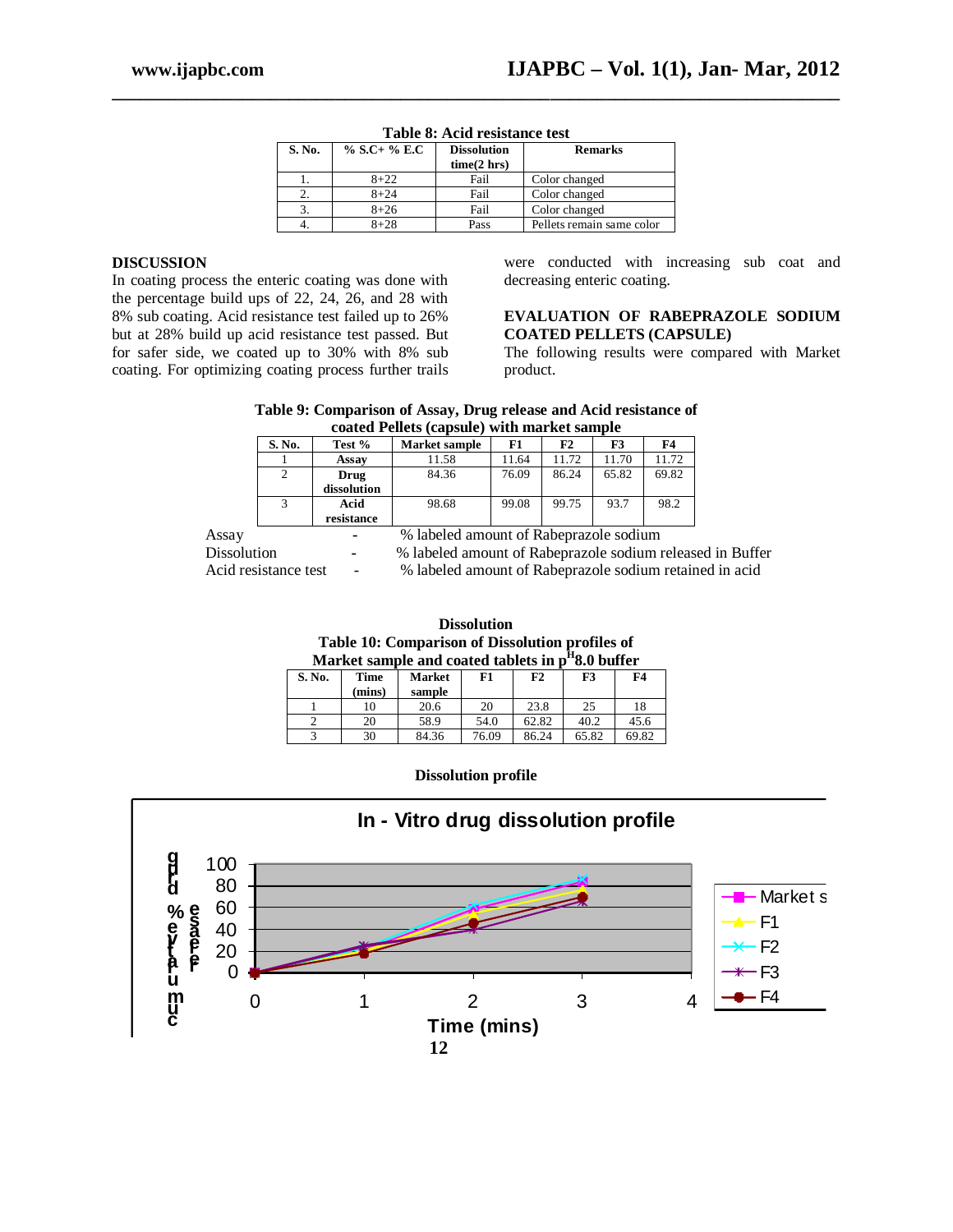From the above results, we found that F1, F2 , F3 and F4 batches passed in assay and acid resistance tests.

In sub coating process, the pellets were coated to 8% and enteric build up was given upto 30 percentages. Even though acid resistance test passed at 28 % enteric build up for safer side we coated up to 30% of enteric buildup.

Based on results, F2 formulation was found to be satisfactory as it matched with the market sample dissolution profile. So finally F2 was found to be best formula for formulation of Rabeprazole sodium delayed release pellets.

## **STABILITY DATA OF SELECTED FORMULATION (F2)**

Stability studies were conducted at 40ºC / 75% RH for about 3 months in stability chamber (thermo lab). Samples were collected at 1, 2 and 3 months.

|             |                 | <b>Temperature</b> |  |
|-------------|-----------------|--------------------|--|
| <b>Time</b> | Test $(\% )$    | 40°C / 75% RH      |  |
|             | Assay           | 11.72              |  |
| Initial     | Acid resistance | 99.75              |  |
|             | %DR             | 86.24              |  |
|             | Assay           | 11.6               |  |
| 1 month     | Acid resistance | 99.10              |  |
|             | %DR             | 85.80              |  |
|             | Assay           | 11.5               |  |
| 2 months    | Acid resistance | 98.6               |  |
|             | %DR             | 85.0               |  |

**Table 11: Stability data**

**\_\_\_\_\_\_\_\_\_\_\_\_\_\_\_\_\_\_\_\_\_\_\_\_\_\_\_\_\_\_\_\_\_\_\_\_\_\_\_\_\_\_\_\_\_\_\_\_\_\_\_\_\_\_\_\_\_\_\_\_\_\_\_\_\_\_\_\_\_\_\_\_\_\_\_\_\_\_**



Selected formulation F2 was kept for stability studies and observed that assay, acid resistance and drug release at the end of 1, 2 and 3 months. There was no significant change in i*n-vitro* release profile. It shows that formulation F2 was stable.

## **SUMMARY AND CONCLUSION**

The aim of the present study was to formulate and evaluate delayed release pellets of Rabeprazole sodium by enteric coating. It is an acid labile drug so it is degraded at acidic pH of stomach so an attempt was made to stabilize the drug with super disintegrant with different particle size and alkaline agent Sodium carbonate. Finally enteric coating was given to bypass the stomach. The enteric coating was carried out by using enteric polymer Methacrylic acid copolymer Eudragit L 30D-55. The study includes preformulation of drug and excipients, formulation, evaluation and stability studies of delayed release pellets. The core pellets were prepared using suspension layering The core pellets were prepared using suspension layering. technique in fluid bed process. Sub coating was given to core pellets to avoid direct contact of drug with enteric coating materials. Sub coating was given with Opadry clear which contains HPMC, diethyl phthalate which was dispersed in isopropyl alcohol & methylene-di-chloride acting as a solvents system. An average weight build up of 8%w/w was given to core pellets.